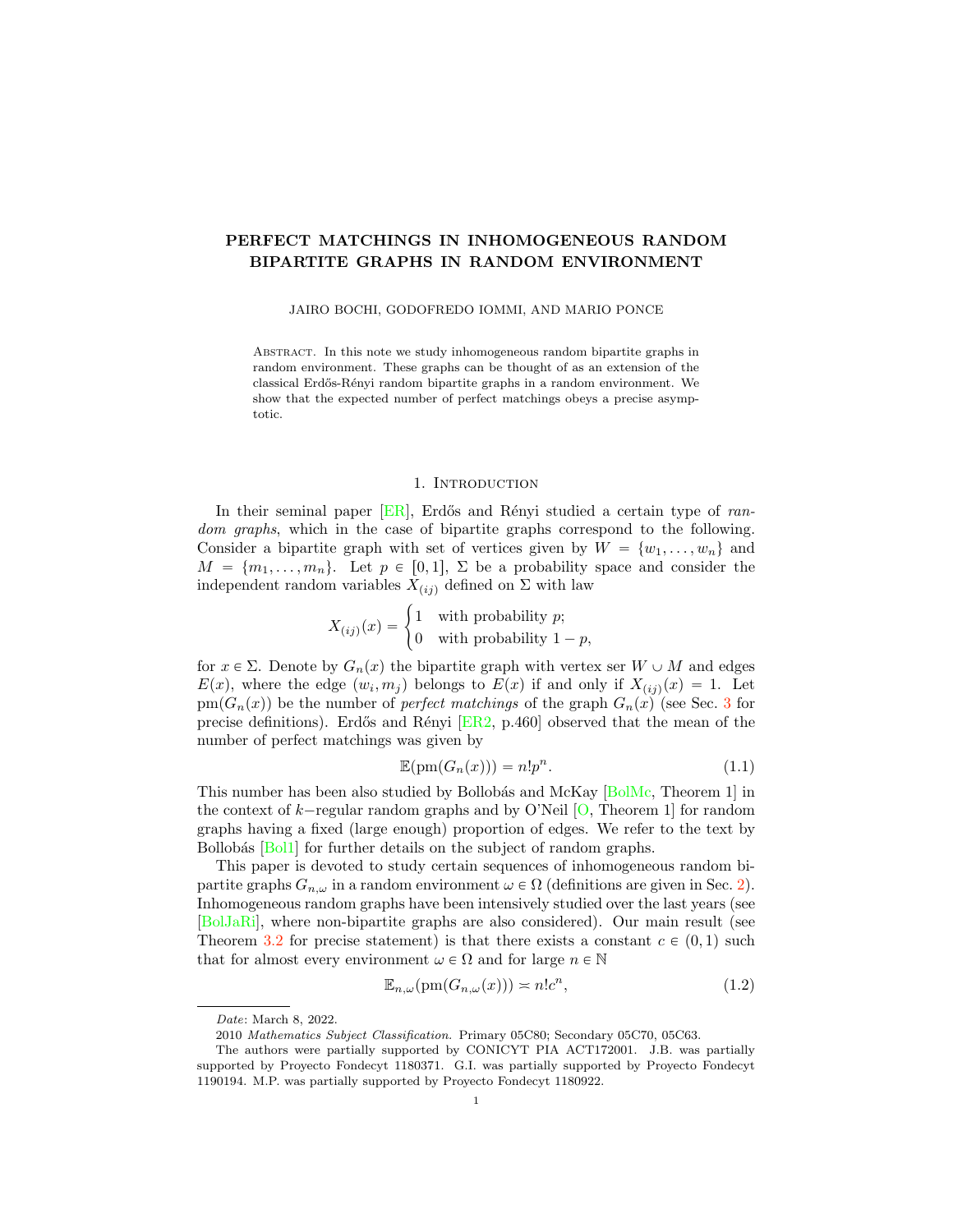<span id="page-1-1"></span>where the meaning of the asymptotic  $\approx$  will be explained later. Moreover, we have an explicit formula for the number c.

The result in equation  $(1.2)$  should be understood in the sense that the mean number of perfect matchings for inhomogeneous random bipartite graphs in a random environment is asymptotically the same as the one of Erdős-Rényi bipartite graphs in which  $p = c$ . Note that p is a constant that does not depend on n. The number c is the so-called *scaling mean* of a function related to the random graphs. Scaling means were introduced, in more a general setting, in [\[BIP\]](#page-6-6) and are described in Sec. [3.](#page-2-0)

### <span id="page-1-0"></span>2. Inhomogeneous Random Bipartite Graphs in Random Environment

Consider the following generalization of the Erd˝os-R´enyi bipartite graphs. Let  $W = \{w_1, \ldots, w_n\}$  and  $M = \{m_1, \ldots, m_n\}$  be two disjoint sets of vertices. For every pair  $1 \le i, j \le n$ , let  $a_{ij} \in [0, 1]$  and consider the independent random variables  $X_{(ij)}$ , with law

$$
X_{(ij)}(x) = \begin{cases} 1 & \text{with probability } a_{(ij)}; \\ 0 & \text{with probability } 1 - a_{(ij)}. \end{cases}
$$

Denote by  $G_n(x)$  the bipartite graph with vertices  $W, M$  and edges  $E(x)$ , where the edge  $(w_i, m_j)$  belongs to  $E(x)$  if and only if  $X_{(ij)}(x) = 1$ . As it is clear from the definition all vertex of the graph do not play the same role. This contrasts with the (homogenous) Erdős-Renyi graphs (see  $[\text{BolJaRi}]$  for details). We remark that in relation to the graphs we are considering it is possible to include the stochastic block model (see [\[HLL\]](#page-7-1)) that is used, for example, in problems of community detection, in the context of machine learning. In this note we consider inhomogeneous random bipartite graphs in random environments, that is, the laws of  $X_{(ij)}$  (and hence the numbers  $a_{(ij)}$  are randomly chosen following an exterior environment law. This approach to stochastic processes has developed since the ground breaking work by Solomon [\[Sol\]](#page-7-2) on Random Walks in Random Environment and subsequent work of a large community (see [\[Bog\]](#page-6-5) for a survey on the subject).

The model we propose is to consider the vertex sets  $W, M$  as the environment and to consider that the number  $a_{(ij)}$ , which is the probability that the edge connecting  $w_i$  with  $m_j$  occurs in the graph, is a random variable depending on  $w_i$  and  $m_j$ . We now describe precisely this model.

The space of environments is as follows. Fix  $\alpha \in \mathbb{N}$  and a stochastic vector  $(p_1, p_2, \ldots, p_\alpha)$ . Endow the set  $\{1, \ldots, \alpha\}$  with the probability measure  $P_W$  defined by  $P_W({i}) = p_i$ . Denote by  $\Omega_W$  the product space  $\prod_{i=1}^{\infty} \{1, 2, ..., \alpha\}$  and by  $\mu_W$ the corresponding product measure. Let  $(\Omega_M, \mu_M)$  be the analogous probability measure space for the set  $\{1, 2, \ldots, \beta\}$  and the stochastic vector  $(q_1, q_2, \ldots, q_\beta)$ . The *space of environments* is  $\Omega = \Omega_W \times \Omega_M$  with the measure  $\mu_{\Omega} = \mu_W \times \mu_M$  and an *environment* is an element  $\omega \in \Omega$ . Note that every environment defines two sequences

 $W(\omega)=(w_1, w_2, \dots) \in \Omega_W$  and  $M(\omega)=(m_1, m_2, \dots) \in \Omega_M$ .

For each environment  $\omega \in \Omega$  we now define the edge distribution  $X_{\omega,(ij)}$ . Let  $F = [f_{sr}]$  be a  $\alpha \times \beta$  matrix with entries  $f_{sr}$  satisfying  $0 \leq f_{sr} \leq 1$  and let  $f: \{1, 2, \ldots, \alpha\} \times \{1, 2, \ldots, \beta\} \rightarrow [0, 1]$  be the function defined by  $f(w, m) = f_{wm}$ .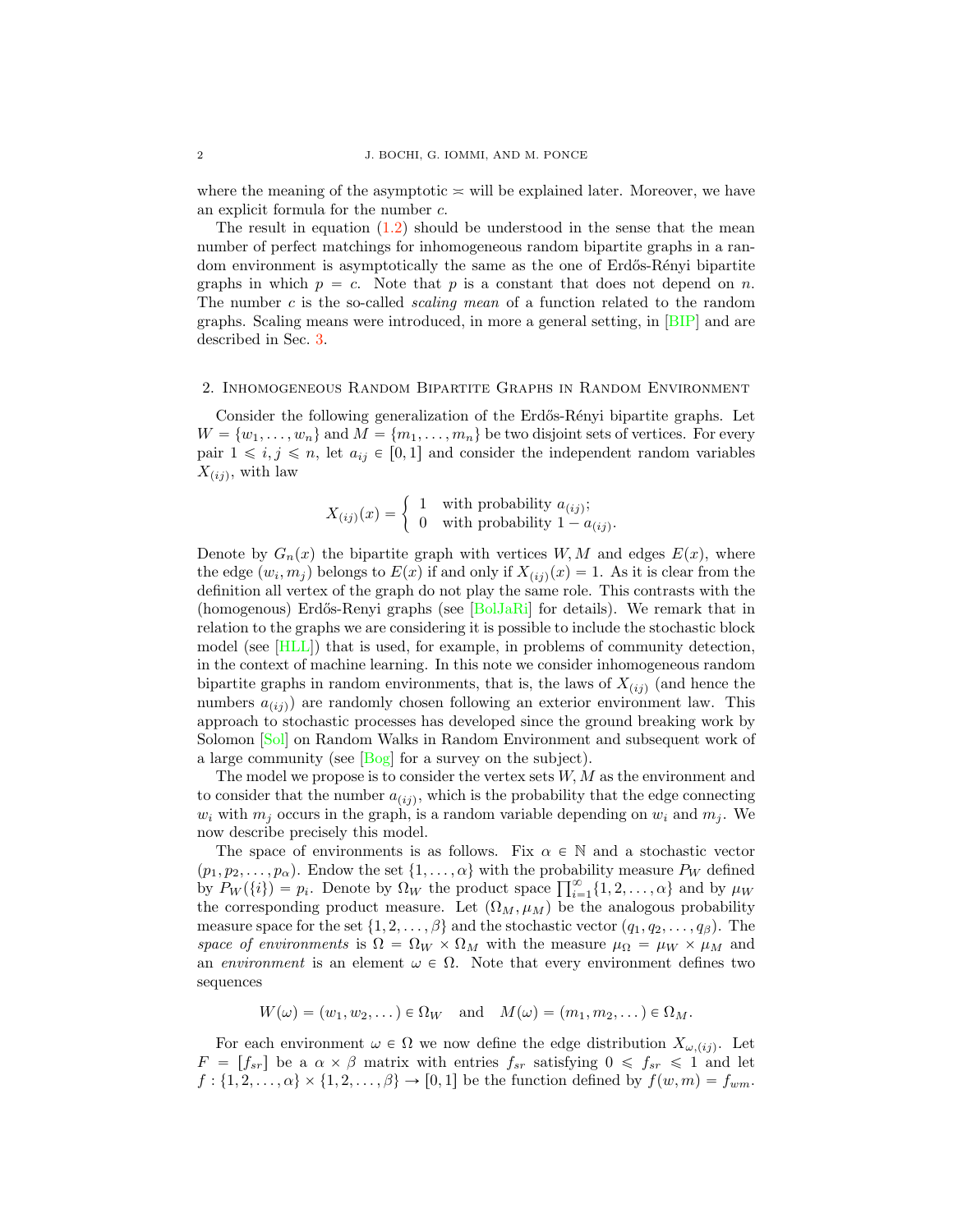For each  $\omega \in \Omega$  let

<span id="page-2-1"></span>
$$
a_{(ij)}(\omega) := f(w_i(\omega), m_j(\omega)) = f_{w_i(\omega), m_j(\omega)}.
$$
 (2.1)

Given an environment  $\omega \in \Omega$  the corresponding *edge distributions* are the random variables  $X_{\omega,(ij)}$  with laws

$$
X_{\omega,(ij)}(x) = \begin{cases} 1 & \text{with probability } a_{(ij)}(\omega); \\ 0 & \text{with probability } 1 - a_{(ij)}(\omega). \end{cases}
$$

Given an environment  $\omega \in \Omega$ , we construct a sequence of random bipartite graphs  $G_{n,\omega}$  considering the sets of vertices

$$
W_{n,\omega} = (w_1(\omega), \dots, w_n(\omega)) \text{ and } M_{n,\omega} = (m_1(\omega), \dots, m_n(\omega)),
$$

and edge distributions  $X_{\omega,(ij)}$  given by the values of  $a_{(ij)}(\omega)$  as in [\(2.1\)](#page-2-1). We denote by  $\mathbb{P}_{n,\omega}$  the law of the random graph  $G_{n,\omega}$ .

*Example* 2.1. Given a choice of an environment  $\omega \in \Omega$ , the probability that the bipartite graph  $G_{n,\omega}(x)$  equals the complete bipartite graph  $K_{n,n}$ , using independence of the edge variables, is

$$
\mathbb{P}_{n,\omega}\left(G_{n,\omega}(x) = K_{n,n}\right) = \prod_{1 \le i,j \le n} \mathbb{P}_{n,\omega}(X_{\omega,(ij)} = 1) = \prod_{1 \le i,j \le n} a_{(ij)}(\omega).
$$

# 3. Counting Perfect Matchings

<span id="page-2-0"></span>Recall that a perfect matching of a graph  $G$  is a subset of edges containing every vertex exactly once. We denote by  $pm(G)$  the number of perfect matchings of G. When the graph  $G$  is bipartite, and the corresponding bipartition of the vertices has the form  $W = \{w_1, w_2, \ldots, w_n\}$  and  $M = \{m_1, m_2, \ldots, m_n\}$ , a perfect matching can be identified with a bijection between  $W$  and  $M$ , and hence with a permutation  $\sigma \in S_n$ . From this, the total number of perfect matchings can be computed as

<span id="page-2-2"></span>
$$
pm(G) = \sum_{\sigma \in S_n} x_{1\sigma(1)} x_{2\sigma(2)} \cdots x_{n\sigma(n)},
$$
\n(3.1)

where  $x_{ij}$  are the entries of the incidence matrix  $X_G$  of G, that is  $x_{ij} = 1$  if  $(w_i, m_j)$ is an edge of G and  $x_{ij} = 0$  otherwise. Of course, the right hand side of  $(3.1)$  is the *permanent*,  $per(X_G)$ , of the matrix  $X_G$ .

In the framework of Section [2,](#page-1-0) we estimate the number of perfect matchings for the sequence of inhomogeneous random bipartite graphs  $G_{n,\omega}$ , for a given environment  $\omega \in \Omega$ . More precisely, we obtain estimates for the growth of the mean of

$$
pm(G_{n,\omega}(x)) = \text{per}(X_{G_{n,\omega}(x)}) = \sum_{\sigma \in S_n} X_{\omega,(1\sigma(1))} \cdots X_{\omega,(n\sigma(n))}.
$$
 (3.2)

Denote by  $\mathbb{E}_{n,\omega}$  the expected value with respect to the probability  $\mathbb{P}_{n,\omega}$ . Since the edges are independent and  $\mathbb{E}_{n,\omega}(X_{\omega,(ij)}) = a_{ij}(\omega)$  we have

$$
\mathbb{E}_{n,\omega}(\text{pm}(G_{n,\omega})) = \mathbb{E}_{n,\omega} \left( \sum_{\sigma \in S_n} X_{\omega,(1\sigma(1))} \cdots X_{\omega,(n\sigma(n))} \right)
$$
  

$$
= \sum_{\sigma \in S_n} a_{(1\sigma(1))}(\omega) \cdots a_{(n\sigma(n))}(\omega)
$$
  

$$
= \text{per}(A_n(\omega)),
$$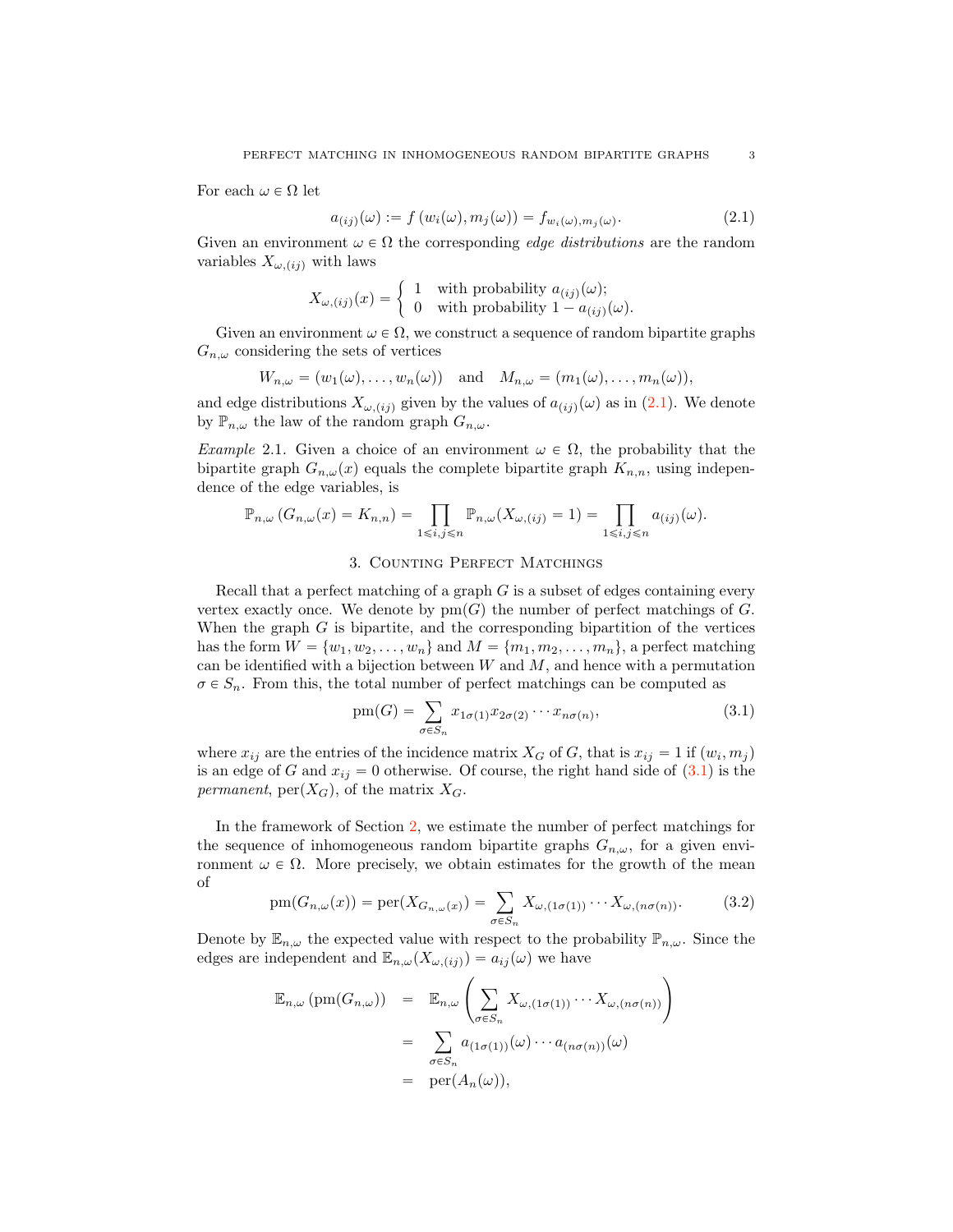<span id="page-3-2"></span>where the entries of the matrix are  $(A_n(\omega))_{ij} = a_{(ij)}(\omega)$ . The main result of this note describes the growth of this expected number for perfect matchings.

The following number is a particular case of a quantity introduced by the authors in a more general setting in [\[BIP\]](#page-6-6).

**Definition 3.1.** Let F be an  $\alpha \times \beta$  matrix with non-negative entries  $(f_{rs})$ . Let  $\vec{p} = (p_1, \ldots, p_\alpha)$  and  $\vec{q} = (q_1, \ldots, q_\beta)$  be two stochastic vectors. The *scaling mean* of F with respect to  $\vec{p}$  and  $\vec{q}$  is defined by

$$
\mathrm{sm}_{\vec{p},\vec{q}}(F) := \inf_{(x_r)\in\mathbb{R}^{\alpha}_{+},(y_s)\in\mathbb{R}^{\beta}_{+}} \left( \prod_{r=1}^{\alpha} x_r^{-p_r} \right) \left( \prod_{s=1}^{\beta} y_s^{-q_s} \right) \left( \sum_{r=1}^{\alpha} \sum_{s=1}^{\beta} x_r f_{rs} y_s p_r q_s \right).
$$

The scaling mean is increasing with respect to the entries of the matrix and lies between the minimum and the maximum of the entries (see [\[BIP\]](#page-6-6) for details and more properties). We stress that the scaling mean can be exponentially approximated using a simple iterative process (see Section [5\)](#page-5-0).

The main result in this note is the following,

<span id="page-3-0"></span>**Theorem 3.2** (Main Theorem). Let  $(G_{n,\omega})_{n\geq 1}$  be a sequence of random bipartite *graphs on a random environment*  $\omega \in \Omega$ *. If for every pair*  $(r, s)$  *we have*  $f_{rs} > 0$ *then the following pointwise convergence holds*

<span id="page-3-1"></span>
$$
\lim_{n \to \infty} \left( \frac{\mathbb{E}_{n,\omega} \left( \text{pm}(G_{n,\omega}) \right)}{n!} \right)^{1/n} = \text{sm}_{\vec{p},\vec{q}}(F),\tag{3.3}
$$

*for*  $\mu_W \times \mu_M$ -almost every environment  $\omega \in \Omega$ .

*Remark* 3.3*.* As discussed in the introduction Theorem [3.2](#page-3-0) shows that there exists a constant  $c \in (0, 1)$ , such that for almost every environment  $\omega \in \Omega$  and for  $n \in \mathbb{N}$ sufficiently large

$$
\mathbb{E}_{n,\omega}(\text{pm}(G_{n,\omega}(x))) \approx n!c^n.
$$

Namely  $c = \mathrm{sm}_{\vec{p}, \vec{q}}(F)$ . This result should be compared with the corresponding one obtained by Erdős and Rényi for their class of random graphs, that is

$$
\mathbb{E}(\mathrm{pm}(G_n(x))) = n!p^n.
$$

Thus, we have shown that for large values of  $n$  the growth of the number of perfect matchings for random graphs in a random environment behaves like the simpler model studied by Erdős and Rényi with  $p = \text{sm}_{\vec{p}, \vec{q}}(F)$ .

*Remark* 3.4*.* Theorem [3.2](#page-3-0) shows that the expected number of perfect matchings is a *quenched* variable, in the sense of XXXXX .

*Remark* 3.5*.* Using the Stirling formula, the limit in [\(3.3\)](#page-3-1) can be stated as

$$
\lim_{n \to \infty} \left( \frac{1}{n} \log \left( \mathbb{E}_{n,\omega} \left( \text{pm}(G_{n,\omega}) \right) \right) - \log n \right) = \log \text{sm}_{\vec{p},\vec{q}}(F) - 1,
$$

which gives a quenched result for the growth of the *perfect matching entropy* for the sequence of graphs  $G_{\omega,n}$  (see [\[ACFG\]](#page-6-7)).

*Remark* 3.6*.* Note that we assume a *uniform ellipticity* condition on the values of the probabilities  $a_{(ij)}$  as in [\(2.1\)](#page-2-1). A similar assumption appears in the setting of Random Walks in Random Environment (see [\[Bog,](#page-6-5) p.355]).

We now present some concrete examples.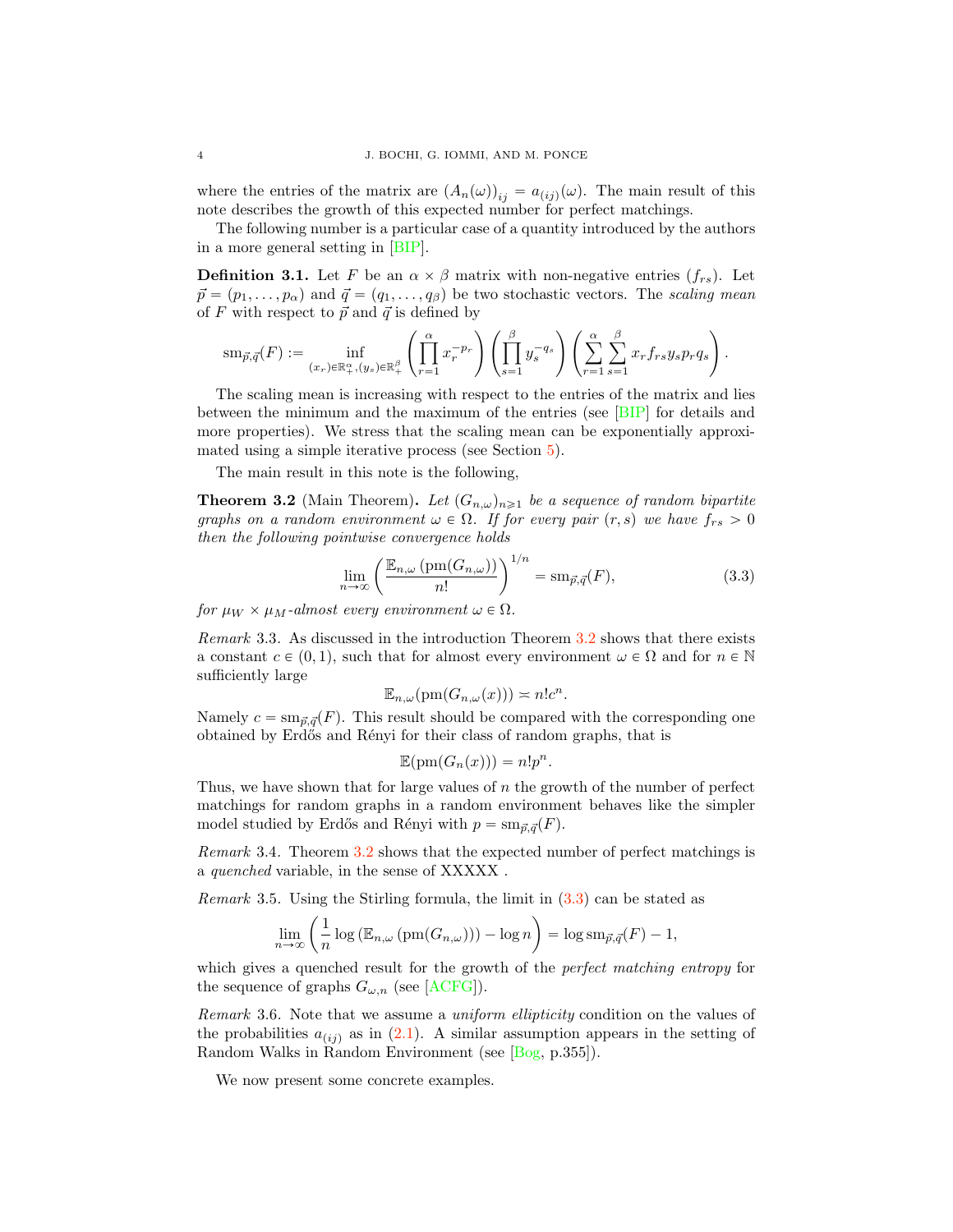<span id="page-4-0"></span>*Example* 3.7*.* Let  $\alpha = \beta = 2$  and  $p_1 = p_2 = q_1 = q_2 = 1/2$ . Therefore, the space of environments is the direct product of two copies of the full shift on two symbols endowed with the  $(1/2, 1/2)$ -Bernoulli measure. The edge distribution matrix F is a  $2 \times 2$  matrix with entries belonging to  $(0, 1)$ . In [\[BIP,](#page-6-6) Example 2.11], it was shown that

$$
\mathrm{sm}_{\vec{p},\vec{q}}\begin{pmatrix} f_{11} & f_{12} \\ f_{21} & f_{22} \end{pmatrix} = \frac{\sqrt{f_{11}f_{22}} + \sqrt{f_{12}f_{21}}}{2}.
$$

Therefore, Theorem [3.2](#page-3-0) implies that

$$
\lim_{n\to\infty}\left(\frac{\mathbb{E}_{n,\omega}\left(\mathrm{pm}(G_{n,\omega})\right)}{n!}\right)^{1/n}=\frac{\sqrt{f_{11}f_{22}}+\sqrt{f_{12}f_{21}}}{2},
$$

for almost every environment  $\omega \in \Omega$ .

*Example* 3.8. More generally let  $\alpha \in \mathbb{N}$  with  $\alpha \geq 2$  and  $\beta = 2$ . Consider the two stochastic vectors  $\vec{p} = (p_1, p_2, \dots, p_\alpha)$  and  $\vec{q} = (q_1, q_2)$ . The space of environments is the direct product of a full shift on  $\alpha$  symbols endowed with the  $\vec{p}$ -Bernoulli measure with a full shift on two symbols endowed with the  $\vec{q}$ -Bernoulli measure. The edge distribution matrix F is a  $\alpha \times 2$  matrix with entries  $f_{r1}, f_{r2} \in (0, \infty)$ , where  $r \in \{1, \ldots, \alpha\}$ . Denote by  $\chi \in \mathbb{R}^+$  the unique positive solution of the equation

$$
\sum_{r=1}^{\alpha} \frac{p_r f_{r1}}{f_{r1} + f_{r2} \chi} = q_1.
$$

Then

$$
\mathrm{sm}_{\vec{p},\vec{q}}(F) = \mathrm{sm}_{\vec{p},\vec{q}}\begin{pmatrix} f_{11} & f_{12} \\ \vdots & \vdots \\ f_{\alpha 1} & f_{\alpha 2} \end{pmatrix} = q_1^{q_1} \left(\frac{q_2}{\chi}\right)^{q_2} \prod_{r=1}^{\alpha} \left(f_{r1} + f_{r2}\chi\right)^{p_r}.
$$

Therefore, Theorem [3.2](#page-3-0) implies that

$$
\lim_{n\to\infty}\left(\frac{\mathbb{E}_{n,\omega}\left(\mathrm{pm}(G_{n,\omega})\right)}{n!}\right)^{1/n}=q_1^{q_1}\left(\frac{q_2}{\chi}\right)^{q_2}\prod_{r=1}^{\alpha}\left(f_{r1}+f_{r2}\chi\right)^{p_r},
$$

for almost every environment  $\omega \in \Omega$ . The quantity in the right hand side first appeared in the work by Halász and Székely in 1976  $[HS]$ , in their study of symmetric means. In [\[BIP,](#page-6-6) Theorem 5.1] using a completely different approach we recover their result.

## 4. Proof of the Theorem

The *shift map*  $\sigma_W : \Omega_W \to \Omega_W$  is defined by

$$
\sigma_W(w_1, w_2, w_3, \dots) = (w_2, w_3, \dots).
$$

The shift map  $\sigma_W$  is a  $\mu_W$ -preserving, that is,  $\mu_W(\Lambda) = \mu_W(\sigma_W^{-1}(\Lambda))$  for every measurable set  $\Lambda \subset \Omega_W$ , and it is ergodic, that is, if  $\Lambda = \sigma_W^{-1}(\Lambda)$  then  $\mu_W(\Lambda)$  equals 1 or 0. Analogously for  $\sigma_M$  and  $\mu_M$ . We define a function  $\Phi : \Omega_W \times \Omega_M \to \mathbb{R}$  by

$$
\Phi(\vec{w},\vec{m})=f_{w_1m_1}.
$$

Thus

$$
\Phi(\sigma_W^{i-1}(\vec{w}), \sigma_M^{j-1}(\vec{m})) = f_{w_i m_j} = a_{(ij)}(\omega).
$$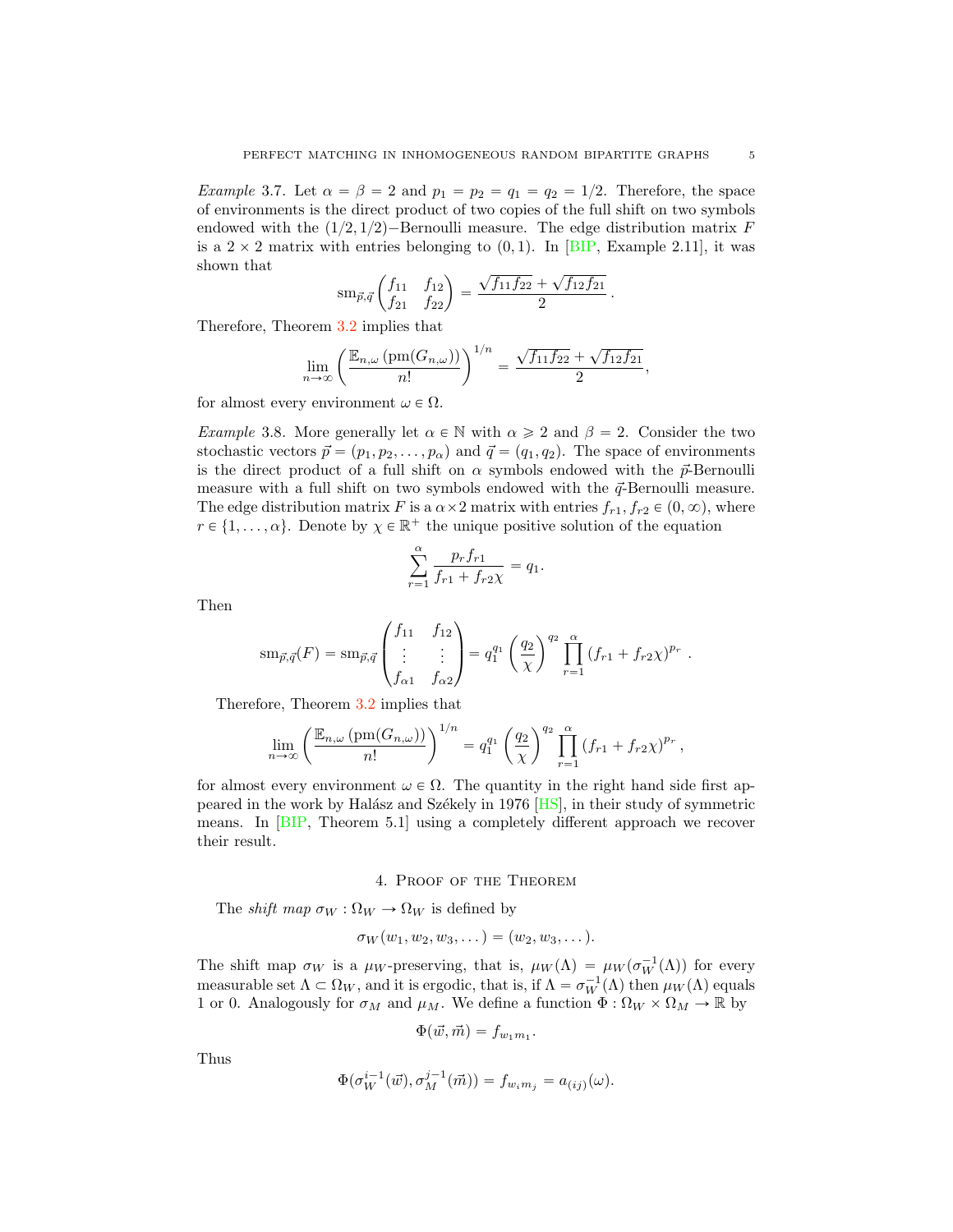That is, the matrix  $A_n(\omega)$  has entries  $a_{(ij)}(\omega) = \Phi(\sigma_W^{i-1}(\vec{w}), \sigma_M^{j-1}(\vec{m}))$ . We are in the exact setting in order to apply the Law of Large Permanents see [\[BIP,](#page-6-6) Theorem 4.1].

**Theorem (Law of Large Permanents).** Let  $(X, \mu)$ ,  $(Y, \nu)$  be Lebesgue probability spaces, let  $T: X \to X$  and  $S: Y \to Y$  be ergodic measure preserving transformations, and let  $g: X \times Y \to \mathbb{R}$  be a positive measurable function essentially bounded away from zero and infinity. Then for  $\mu \times \nu$ -almost every  $(x, y) \in X \times Y$ , the  $n \times n$  matrix

$$
M_n(x,y) = \begin{pmatrix} g(x,y) & g(Tx,y) & \cdots & g(T^{n-1}x,y) \\ g(x, Sy) & g(Tx, Sy) & \cdots & g(T^{n-1}x, Sy) \\ \vdots & \vdots & & \vdots \\ g(x, S^{n-1}y) & g(Tx, S^{n-1}y) & \cdots & g(T^{n-1}x, S^{n-1}y) \end{pmatrix}
$$

verifies

$$
\lim_{n \to \infty} \left( \frac{\text{per}(M_n(x, y))}{n!} \right)^{1/n} = \text{sm}_{\mu, \nu}(g)
$$

pointwise, where  $\operatorname{sm}_{\mu,\nu}(g)$  is the scaling mean of g defined as

$$
\mathrm{sm}_{\mu,\nu}(g)=\inf_{\varphi,\psi}\frac{\iint_{X\times Y}\varphi(x)g(x,y)\psi(y)d\mu d\nu}{\exp\left(\int_X\log\varphi(x)d\mu\right)\exp\left(\int_Y\log\psi(y)d\nu\right)},
$$

where the functions  $\varphi$  and  $\psi$  are assumed to be measurable, positive and such that their logarithms are integrable.

We apply this Law of Large Permanents setting  $X = \Omega_W, Y = \Omega_M, T = \sigma_W, S =$  $\sigma_M$ ,  $g = \Phi$  and recalling that  $f_{rs} > 0$ . We have

$$
\mathrm{sm}_{\mu_W,\mu_M}(\Phi) = \mathrm{sm}_{\vec{p},\vec{q}}(F)
$$

as a consequence of an alternative characterization of the scaling mean given in (see [\[BIP,](#page-6-6) Proposition 3.5]). This concludes the proof of the Main Theorem. !

*Remark* 4.1*.* We have chosen to present our result in the simplest possible setting. That is, the environment space being products of full-shifts endowed with Bernoulli measures. Using the general form of the Law of Large Permanent above our results can be extended for inhomogeneous random graphs in more general random environments.

### 5. An algorithm to compute the Scaling mean

<span id="page-5-0"></span>The purpose of this section is to show that the scaling mean is the unique fixed point of a contraction. Therefore it can be computed, or approximated, using a suitable iterative process. It should be stressed that, on the other hand, it has been shown that no such algorithm exists to compute the permanent.

Denote by  $\mathcal{B}^{\alpha} \subset \mathbb{R}^{\alpha}$  and by  $\mathcal{B}^{\beta} \subset \mathbb{R}^{\beta}$  the positive cones. Define the following maps forming a (non-commutative) diagram:

$$
\begin{array}{ccc}\n\mathcal{B}^{\alpha} & \xrightarrow{I_{1}} & \mathcal{B}^{\alpha} \\
\upharpoonright^{K_{1}} & & \downarrow^{K_{2}} \\
\mathcal{B}^{\beta} & \xleftarrow{I_{2}} & \mathcal{B}^{\beta}\n\end{array}
$$

<span id="page-5-1"></span>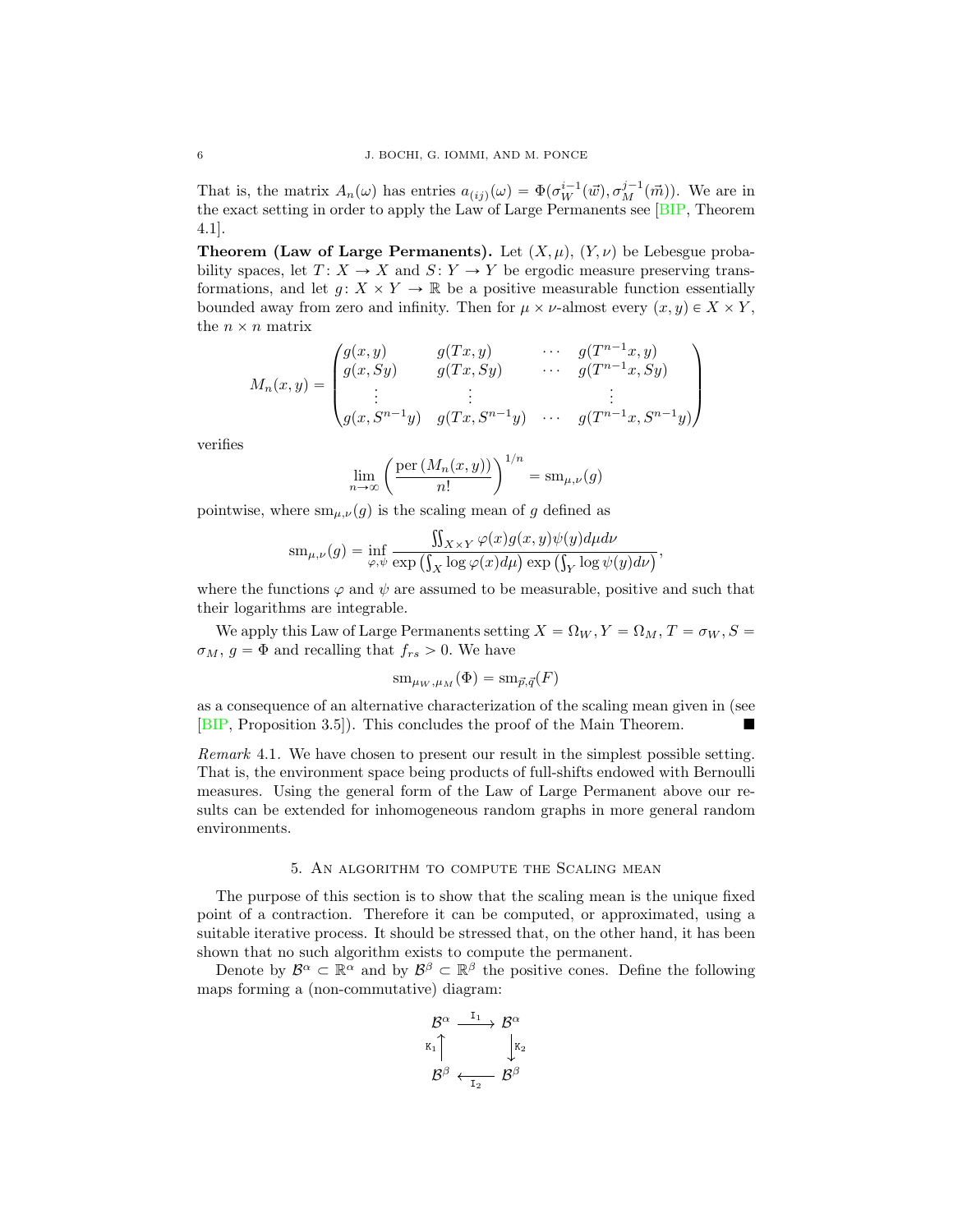<span id="page-6-8"></span>by the formulas:

$$
(\mathbf{I}_{1}(\vec{x}))_{i} := \frac{1}{x_{i}}, \quad (\mathbf{I}_{2}(\vec{y}))_{i} := \frac{1}{y_{i}},
$$

$$
(\mathbf{K}_{1}(\vec{x}))_{j} := \sum_{i=1}^{\beta} f_{ij} x_{i} p_{i}, \quad (\mathbf{K}_{2}(\vec{y}))_{j} := \sum_{j=1}^{\alpha} f_{ij} y_{j} q_{j}.
$$

Let  $T : \mathcal{B}^{\alpha} \mapsto \mathcal{B}^{\alpha}$  be the map defined by  $T := K_1 \circ I_2 \circ K_2 \circ I_1$ . The map T is a contraction for a suitable Hilbert metric. Indeed, for  $\vec{x}, \vec{z} \in \mathcal{B}^{\alpha}$  define the following (pseudo)-metric

$$
d(\vec{x}, \vec{z}) := \log \left( \frac{\max_i x_i / z_i}{\min_i x_i / z_i} \right).
$$

It was proven in [\[BIP,](#page-6-6) Lemma 3.4]

Lemma 5.1. *We have that*

$$
d(T(\vec{x}), T(\vec{z})) \leq (\tanh \frac{\delta}{4})^2 d(\vec{x}, \vec{z}),
$$

*where*

$$
\delta \leq 2 \log \left( \frac{\max_{i,j} f_{ij}}{\min_{ij} f_{ij}} \right) < \infty.
$$

The following results was proved in [\[BIP,](#page-6-6) Lemma 3.3]

**Lemma 5.2.** *The map T has a unique (up to positive scaling) fixed point*  $\vec{x}_T \in \mathcal{B}^\alpha$ . *Moreover, defining*  $\vec{y}_T := K_2 \circ I_1(\vec{x}_T)$  *one has that* 

$$
sm(f) = \prod_{i=1}^{\alpha} x_i^{p_i} \prod_{j=1}^{\beta} y_j^{q_j}.
$$

Therefore, it possible to find good approximations of the scaling mean using an iterative process.

*Acknowledgements.* We appreciate interesting discussions with Manuel Cabezas about Random Walks in Random Environment.

### **REFERENCES**

- <span id="page-6-7"></span>[ACFG] ABÉRT, M.; CSIKVÁRI, P.; FRENKEL, P.; KUN, G. Matchings in Benjamini-Schramm convergent graph sequences. *Trans. Amer. Math. Soc.* 368 (2016), no. 6, 4197–4218. (Cited on page [4.](#page-3-2))
- <span id="page-6-6"></span>[BIP] BOCHI, J.; IOMMI G.; PONCE M. The Scaling Mean and a Law of Large Permanents. *Advances in Mathematics*, vol. 292 (2016), pp. 374–409. (Cited on pages [2,](#page-1-1) [4,](#page-3-2) [5,](#page-4-0) [6,](#page-5-1) and [7.](#page-6-8))
- <span id="page-6-5"></span>[Bog] Bogachev, L.V. Random Walks in Random Environments. *Encyclopedia of Mathematical Physics.* Vol. 4, pp. 353–371. Elsevier, Oxford, 2006. (Cited on pages [2](#page-1-1) and [4.](#page-3-2))
- <span id="page-6-3"></span>[Bol1] BOLLOBÁS, B. *Random Graphs, 2nd. edition.* Cambridge Studies in Advanced Mathematics, 2001. (Cited on page [1.](#page-0-1))
- <span id="page-6-2"></span>[BolMc] BOLLOBÁS, B.; MCKAY, B. D. The number of matchings in random regular graphs and bipartite graphs. *J. Combin. Theory Ser. B* 41 (1986), no. 1, 80–91. (Cited on page [1.](#page-0-1))
- <span id="page-6-4"></span>[BolJaRi] BOLLOBÁS, B. JANSON, S.; RIORDAN., O. The phase transition in inhomogeneous random graphs. *Random Structures Algorithms* 31 (2007), no. 1, 3–122. (Cited on pages [1](#page-0-1) and [2.](#page-1-1))
- <span id="page-6-0"></span>[ER] ERDŐS, P.; RÉNYI, A. On Random Graphs I. *Publicationes Mathematicae (Debrecen)* 6 (1959), 290–297. (Cited on page [1.](#page-0-1))
- <span id="page-6-1"></span>[ER2] ERDŐS, P.; RÉNYI, A. On random matrices. *Magyar Tud. Akad. Mat. Kutató Int. Közl.* 8 (1964), 455–461. (Cited on page [1.](#page-0-1))